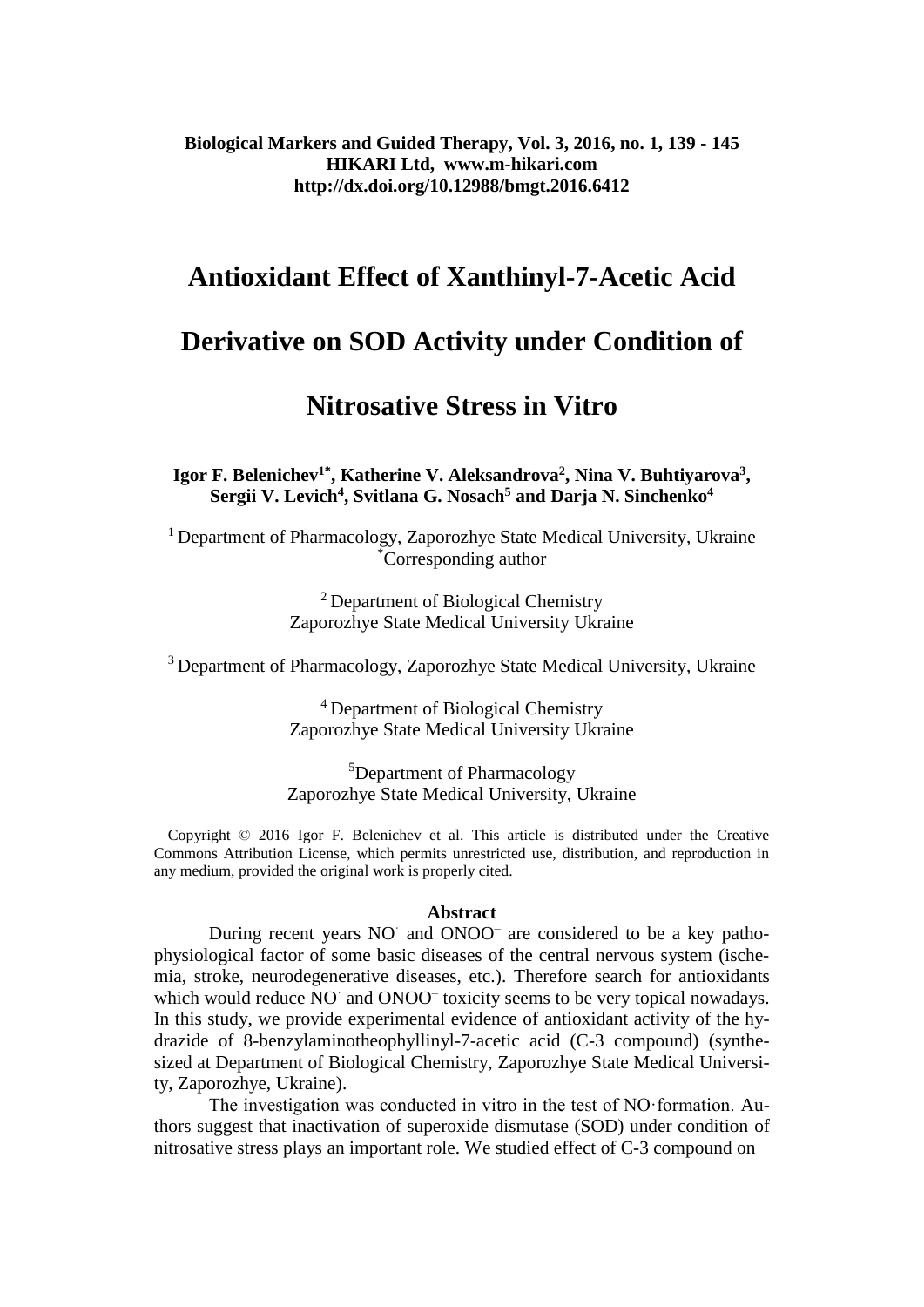SOD activity under condition of excessive NO and ONOO<sup>-</sup> production. NO induction was performed under the action of light on sodium nitroprusside  $Na<sub>2</sub>[Fe(NO)(CN)<sub>5</sub>] \times 2H<sub>2</sub>O$ . The investigation of substances was carried out in supernatant obtained from the brain of white Wistar rats (male, 200-250 g). For nitrosive stress modeling dinitrosyl- $Fe^{2+}$  cystein complex was utilized.

Obtained results showed that compound C-3 had pronounced antioxidant properties in conditions of nitrosative stress modeling and caused protective effect on SOD activity. This is the experimental rationale of further investigation of C-3 compound properties in vivo as potential antioxidant.

**Keywords:** Nitric oxide, sodium nitroprusside, superoxide dismutase, theophyllinyl-7-acetic acid derivative

### **Introduction**

Nitric oxide (NO) is short-life reactive free radical which plays the role of a universal modulator of various physiological functions of animals including the central nervous system (CNS) under both normal and pathological conditions. NO participates in regulation of blood circulation, neurotransmission, memory formation, in modulation of endocrinal function and behavioral activity [1]. In CNS pathology NO· may manifest itself as a pathogenic factor in cerebral ischemia, stroke, neurodegenerative diseases, epilepsy, etc [2]. Participation of NO· in the ischemic disorder development is dissimilar. Apparently, in acute stroke under neuronal NO-synthase activation NO· plays neuroprotective role, but then, especially in reperfusion (recirculation) period NO· effect becomes neurotoxic (especially under inducible NO-synhtase activation and L-arginine deficit [3, 4]. Just in that very moment in a cell a 'nitrosative stress' develops. 'Nitrosative stress' is a part of oxidative stress [5]. It results in metal and thiol group nitration in protein molecules and causes the dysfunction of them. It also results in nucleic acid fragmentation, reduction of NAD<sup>+</sup> and ATP level in a cell, in inhibition of mitochondrial enzyme function [6].

Main neurotoxic factor of nitrosive stress is a peroxynitrite (ONOO<sup>-</sup>), which appears by NO excess and superoxide radical interaction. A peroxynitrite molecule as a cys-isomer is relatively stable; it is able to diffuse at some cell body diameter

distance. As a strong oxidant ONOO<sup>-</sup> has a high cytotoxicity. It undergoes enzyme's sulfhydril groups of protein fragments, receptors, ionic channels, DNA, and proteolipids to oxidative modification. Peroxinitrite reacts with metals of superoxide dismutase's active center and results in high toxic ion of nitrozonium  $(NO<sub>2</sub><sup>+</sup>)$  formation which nitrosizes phenol groups of aminoacids (including tyrosine). The mechanism of impulse transmission in CNS thus breaks and the mechanism of apoptosis by means of peroxinitrite starts [6-8].

At the same time superoxide dismutase (SOD) is undergone to oxidative modifications (both reversible and irreversible) by peroxynitrite such as interaction with metalloproteinic center of enzymes and probable formation of nit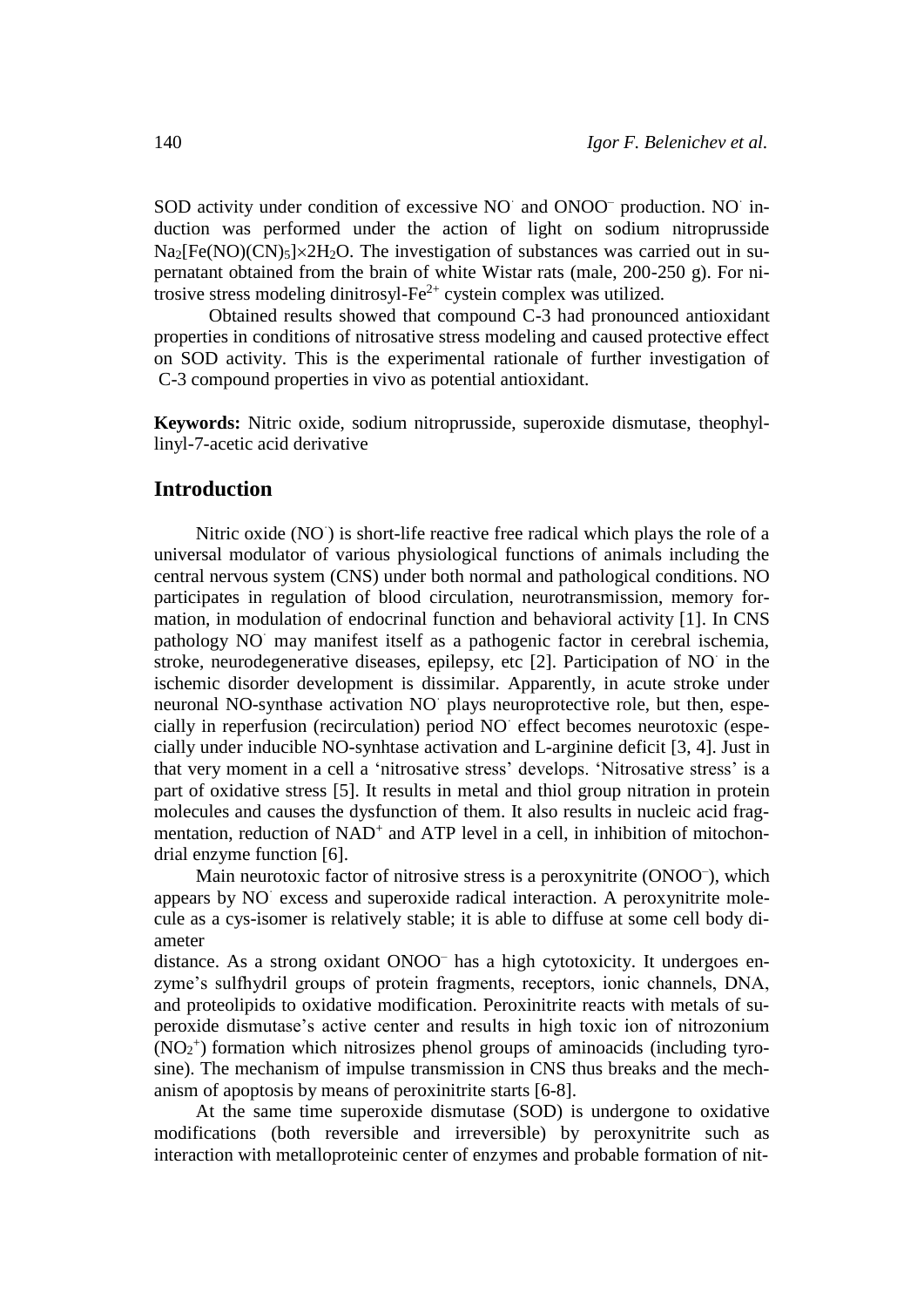rozole complex. SOD activity inhibition enforce neurotoxicity phenomenon [6, 9]. Therefore research of antioxidants which would reduce NO and ONOO<sup>-</sup> toxicity (especially towards SOD) seems to be very topical nowadays.

In the previous work we studied antioxidant activity of xanthinyl-7-acetic acid derivatives using in vitro methods of estimation [10]. During those experiment we found that the most pronounced activity had hydrazide of 8-beznylaminotheophyllinyl-7-acetic acid (compound C-3, figure 1), that had been synthesized by us earlier from theophylline [10]. The aim of this article is investigation of antioxidant activity of C-3 compound in vitro in the test of NOformation. Also we studied its protective effect on SOD activity under conditions of excessive NO and ONOO<sup>-</sup> production.



**Figure 1.** Structure of 8-beznylaminotheophyllinyl-7-acetic acid (compound C-3)

## **Materials and Methods**

#### **Nitrosative stress modulation**

NO induction was performed under the action of light on sodium nitroprusside sample (the light source  $300W$ , wave  $> 425$ nm). The light ray was focused on the sample with the help of lens. To remove thermal effect the ray was directed through the water filter. Water solution of sodium nitroprusside  $Na<sub>2</sub>[Fe(NO)(CN)<sub>5</sub>] \times 2H<sub>2</sub>O (1.0 mM) irradiation (wave length = 1 mm) in quartz$ flask lasted for 30 min. Efficiency of NO generation (control) and antioxidant activity of the investigated substances was measured by oxidation rate of ascorbic acid (40 mM, wave length =265 nm). The substance was added to the samples before irradiation at a concentration of  $10^{-6}$  M. Optical density was measured before and after irradiation [11].

Investigation of the substance was carried out in supernatant obtained from the brain of white Wistar rats (male, 200-250 g). After decapitation the brain was removed and cooled in isotonic solution of sodium chloride, then homogenized in 5 volumes of 50 mM tris–HCl buffer (pH=7,4, t=5 $^{\circ}$ C) containing 0,5 mM of EDTA and 1mM of dithiotreithole. Obtained homogenate was centrifuged in 11,000 g for 30 min,  $t=4$ °C. For nitrosive stress modeling dinitrozolic complex of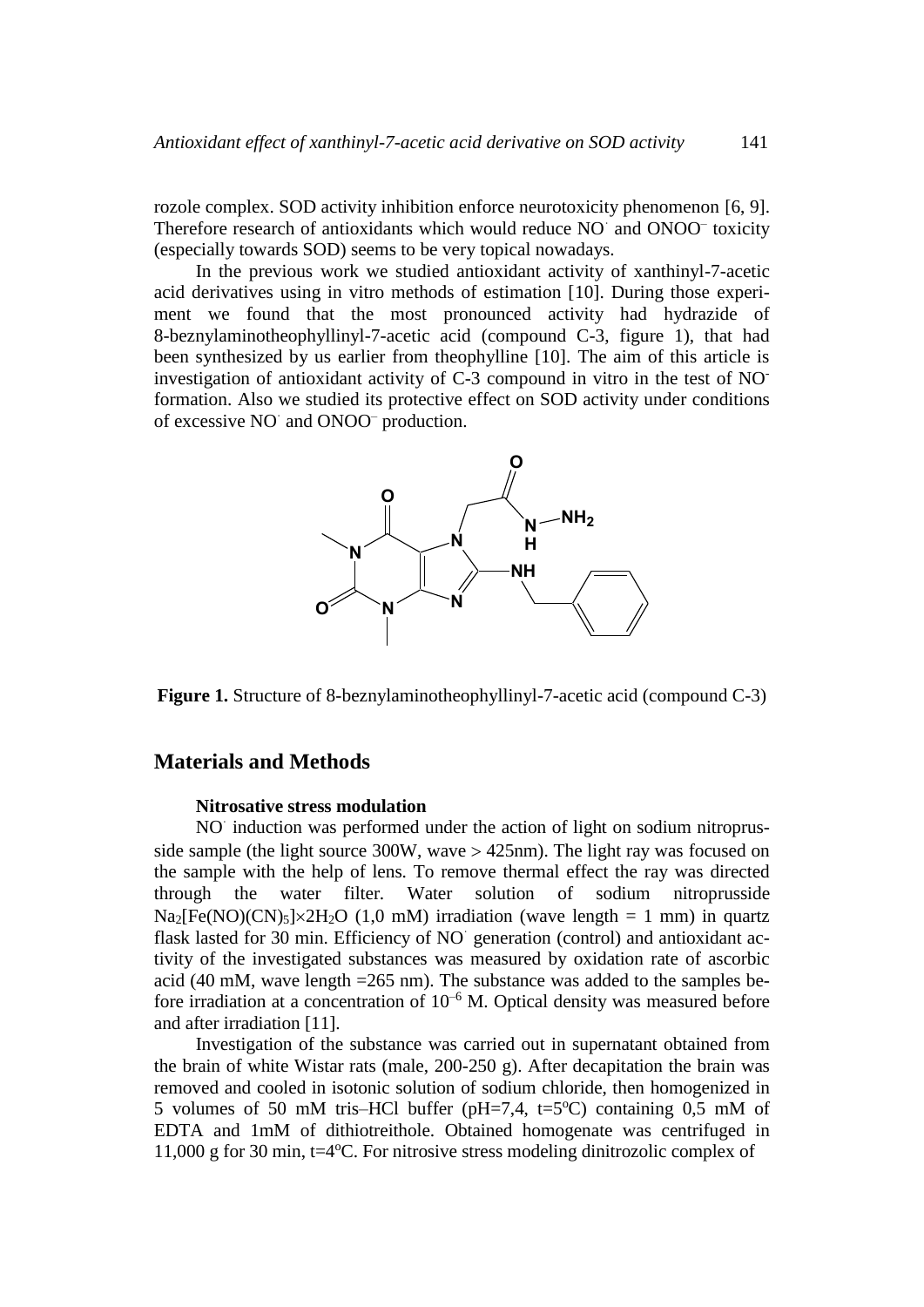$Fe<sup>2+</sup>$  and cysteine was utilized. This one is a stable NO complex which may be considered as a transport form of this radical with a longer NO· inhibition activity [6, 7]. NO·cysteine complex was added into supernatant (content of protein 5 mg/ml) at a concentration 100 mM and was incubated for 10 min at  $4^{\circ}$ C. The investigated substances were introduced before incubation at a concentration 10–6M. For nitrosive stress and the investigated substances estimation in vitro protein oxidative modification products were determined.

#### **Estimation of protein oxidative modification products**

Protein sedimentation with 20% solution of trichloracetic acid was performed in supernatant aliquot. 1,0 ml of solution of 0,1 M 2,4 dinitrophenilhydrazine in 2 M HCl was added to denaturated protein and was incubated at  $37^{\circ}$ C for 60min. Then the samples were centrifuged at  $3,000$  g for 20 min. Sediment was washed with ethanol:ethylacetate mixture (1:1) 3 times. The obtained sediment was dried in thermostatic apparatus at  $40^{\circ}$ C and then it was dissolved in 3,0 ml of 8 M urea. For better solubility 0,01 ml of 2M HCl was added. Optic density of dinitrophenylhydrazones was registered at wave length of 274 nm (aldehydes) and 363 nm (carboxyles). Rate of protein oxidative modification was expressed in units of optical density per 1g of protein [12].

#### **Estimation of SOD activity**

Adrenaline's autooxidation in basic medium leading to superoxide radical formation lies in the base of this method. At SOD presence this reaction slows down [13]. 4,4 ml of 0,5 mM carbonate buffer ( $pH=10,2$ ) is put into spectrophotometer flask with optical path of 1 cm. 0,1 ml of supernatant and 0,5 ml of adrenaline solution in citric acid (100 ml of bidistilate contains 192 mg of citric acid and 333 mg of adrenaline) is added to buffer. Kinetics of reaction is registered at 480 nm. SOD activity is expressed in units per mg of protein per min.

### **Statistical analysis**

Results of the experiment were processed using STATISTICA® 6.0 licensed software for Windows (Stat Soft Inc NAXXR712D833214FANS). Results were represented as sample mean  $\pm$  standard error of the mean. Significant differences between trial groups were evaluated by means of Student t-test and Mann-Whitney U-test. For all types of analysis, the differences were deemed to be statistically significant at  $p \le 0.05$ 

# **Results and Their Discussion**

The modeled nitrosative stress in supernatant of rats' brain characterized by inhibition of antioxidant enzyme – superoxide dismutaze activity, by increase in formation of protein oxidative modification products reacting with 2,4 dinitrophenylhydrazine. These reaction products showed the maximum of absorbtion at 270 and 363 nm. Thus SOD activity in the control test was decreased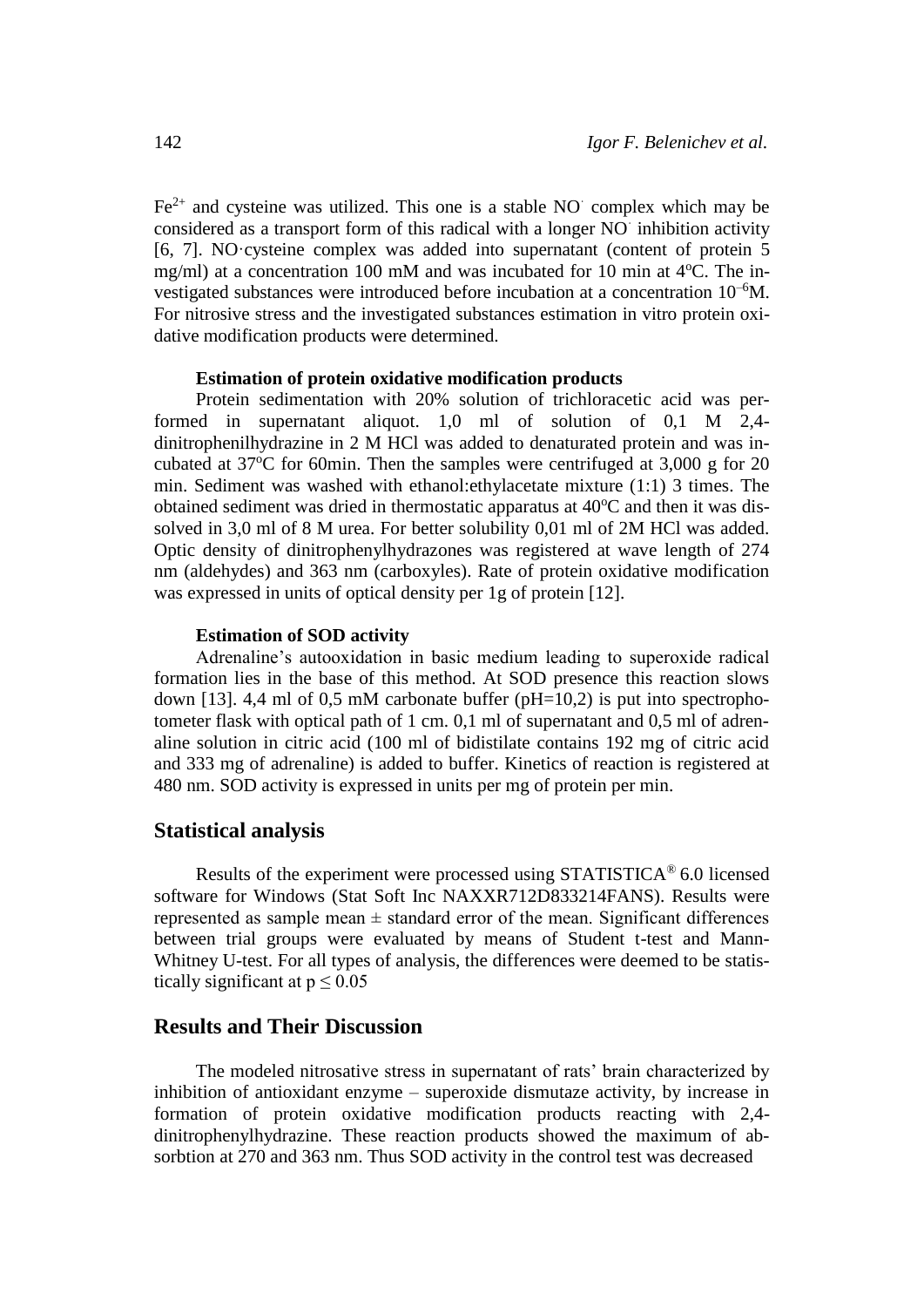on 53,89% in comparison with intact. Protein oxidative modification products found at 270 nm increased to 87,14%, and increased to 64,57% at 363 nm (table 1). The obtained data do not contradict the data obtained by other investigators which showed that the nitration of thiol groups of protein molecules (receptors, ionic channels), of low-molecular antioxidants (glutathione, methionine, etc) and of phenols occurred in nitrosative stress [4, 5, 14]. Antioxidant enzymes (their activity is inhibited by formation of nitrocomplexes with metal ions of enzyme's active center) were another object of nitrosative stress destructive influence.

Reduction of antioxidant enzyme activity and thiol antioxidant level,  $NO_2^+$ and

OH- production at ONOO<sup>-</sup> decay result in significant increase of free radical oxidation [1, 4, 5, 15]. By many authors' data in nitrosive stress unfavorable conditions arise in a cell, thyrozine kinase activity is inhibited, protein phosphorilation breaks, enzymes of oxidation are inhibited (succinatedehydrogenase, malatdehydrogenase), proapoptotic factors of transcription are activated [2, 3, 6, 14, 16].

Addition of test compound to the incubation mixture before modeling of nitrosative stress at a concentration of  $10^{-6}$  M, led to the limiting of damaging effect of aggressive forms of nitrogen monoxide in relation to the SOD (table 1). It increased SOD activity of 83.94%, that on 60.97% higher than N-acetylcysteine effect, Compound C-3 also decreased the level of markers of oxidative protein modification – 2,4-dinitrophenylhydrazones on 34.35 % and 31.60 % respectively. In the same time addition of selective peroxynitrite scavenger – Nacetylcysteine to the incubation mixture decreased these markers on 13,74 % and 17,71 %.

Obtained results showed that compound C-3 had pronounced antioxidant properties in conditions of nitrosative stress modeling and caused protective effect on SOD activity. This is the experimental rationale of further investigation of C-3 compound properties in vivo as potential antioxidant.

## **References**

[1] I. Fridovich, Fundamental aspects of reactive oxygen species, or what's the matter with oxygen, *Annals of the New York Academy of Sciences*, **893** (1999), 13-18. <http://dx.doi.org/10.1111/j.1749-6632.1999.tb07814.x>

[2] C. Szobo, Physiological and pathophysiological role of nitric oxide in the central nervous system, *Brain Res. Bull*., **41** (1996), 131-141. [http://dx.doi.org/10.1016/0361-9230\(96\)00159-1](http://dx.doi.org/10.1016/0361-9230(96)00159-1)

[3] C.S. Parkins, A.L. Halder, M.F. Dennis et al., Involvement of oxygen free radicals in ischemia-reperfusion injury to Murine Turnours: Role of nitric oxide, *Free Radical. Res*., **28** (1998), 271-281. [http://dx.doi.org/10.3109/10715769809069279](http://dx.doi.org/10.3109/10715769809069279 )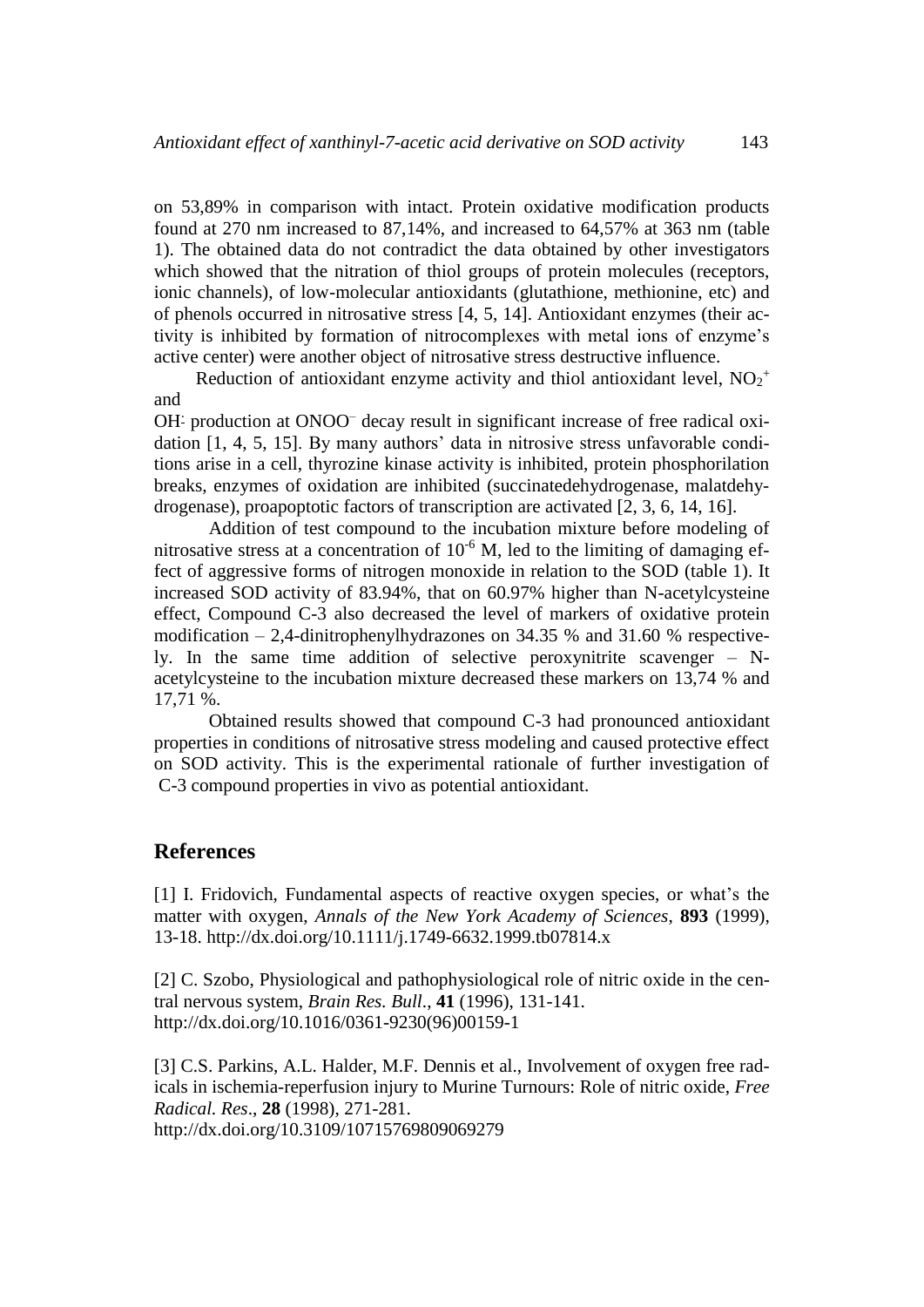[4] S. Pou, W. Pou, Generation of superoxide by brain nitric oxide synthase, *J. Biol. Chem*., **267** (1992), 24173-24176.

[5] A.N. Hausladen, NO and metalloproteins, *Eur. Cell. Biol.: Suppl.*, 48/75 (1998), 32-38.

[6] A.A. Boldyrev, Role of reactive oxygen species in Functional activity of neuronal cells, *Success of Physiological Science*, **34** (2005), no. 3, 21-34.

[7] I.F. Belenichev, Yu.I. Gubsky, E.L. Levitsky, S.I. Kovalenko, A.N. Marchenko, Antioxidant system of protection organism, *Modern problems of Toxicology*, **3** (2002), 24-31.

[8] I.V. Victorov, Role of Nitric oxide and other free radicals in brain ischemic lesiones, *Herald of Rus. Academy of Med. Sci*., **6** (2000), 5-9.

[9] I.F. Belenichev, E.L. Levitsky, S.I. Kovalenko, Yu.I. Gubsky, A.N. Marchenko, Products of free radical peroxides oxidation and method of their identification, *Modern Problems of Toxicology*, **4** (2002), 9-14.

[10] K.V. Aleksandrova, I.F. Belenichev, A.S. Shkoda, S.V. Levich, D.N. Yurchenko, N.V. Buchtiyarova, Research of antioxidant properties of theophyllinyl-7-acetic acid derivatives, *[Oxid Antioxid Med Sci.](http://www.scopemed.org/?jid=65)*, **3** [\(2014\), no. 3,](http://oamsjournal.com/?jid=65&iid=2014-3-3.000) 187-194. <http://dx.doi.org/10.5455/oams.191214.or.078>

[11] Yu.I. Gubsky, V.V. Dunaev, I.F. Belenichev, E.L. Levitsky, N.V. Litvinova, S.I. Kovalenko, N.V. Buhtiyarova, O.V. Afanasenko, Methods of estemation of physiologically active substances antioxidant properties under free radical processes initiation in vitro, *Kyiv: Avicenna*, **26** (2002).

[12] I. Fridovich, *Handbook of Methods for Oxygen Radical Research*, Boca Paton, Florida, 1987, 256.

[13] H.P. Misra, I. Fridovich, The role of superoxide anione in the autooxidation of epinephrine and a simple assay for superoxide dismutase, *J. Вiol. Chem.*, **247** (1972), 3170-3175.

[14] C. Edscchiuch, D. Gilbert, C. Colton, *The Neurobiology of NO and OH*, Acad. Sci. New York, 1994, 140.

[15] O. Seggent, B. Griffon, I. Morel et al., Effect of nitric oxide on iron-mediated oxidative stress in primary rat hepatocyte culture, *Hepatology*, **25** (1997), 122- 127. <http://dx.doi.org/10.1002/hep.510250123>